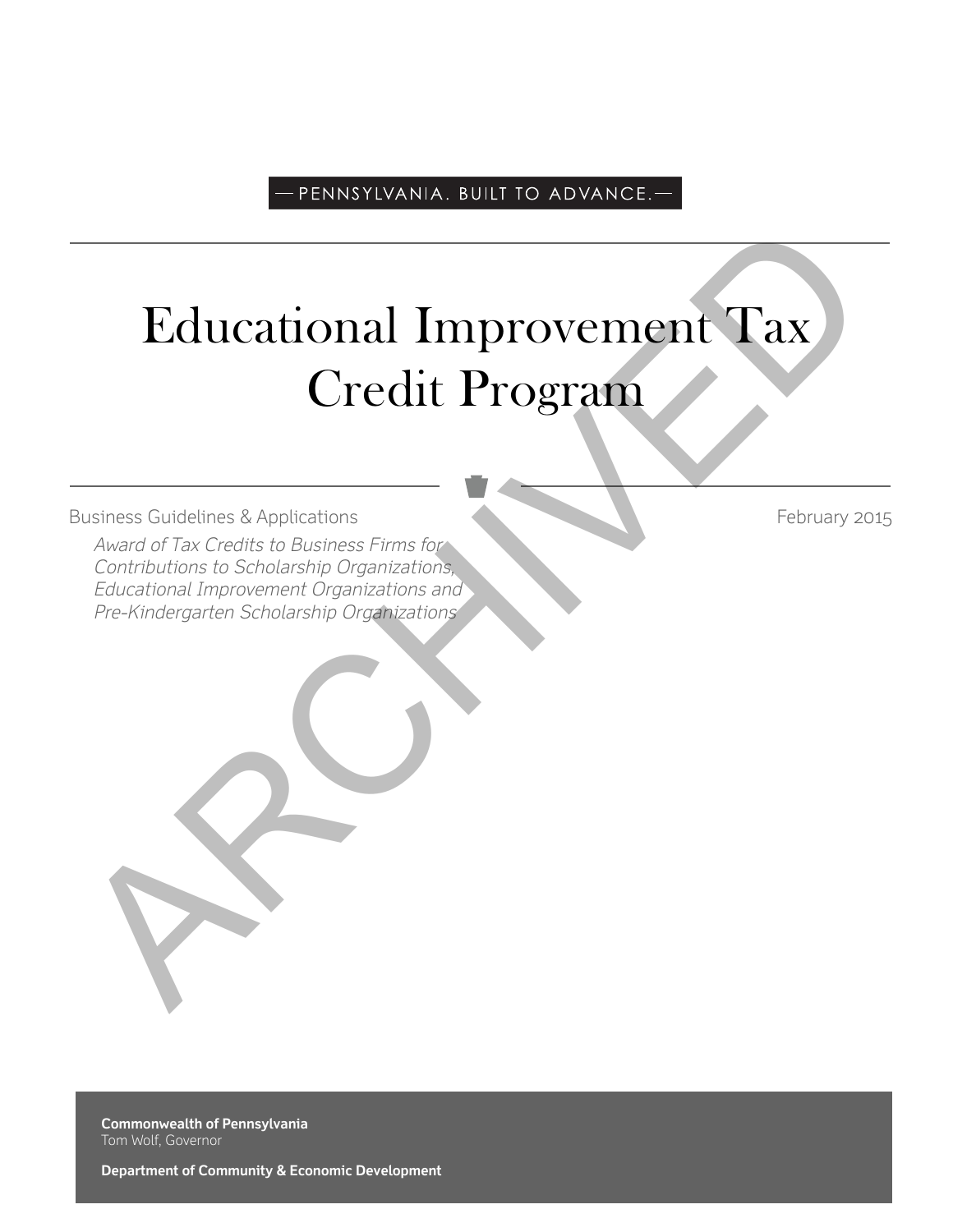# **Table of Contents**

| Α. |  |
|----|--|
| В. |  |
| C. |  |
| D. |  |
| Ε. |  |
| E. |  |
|    |  |
|    |  |
|    |  |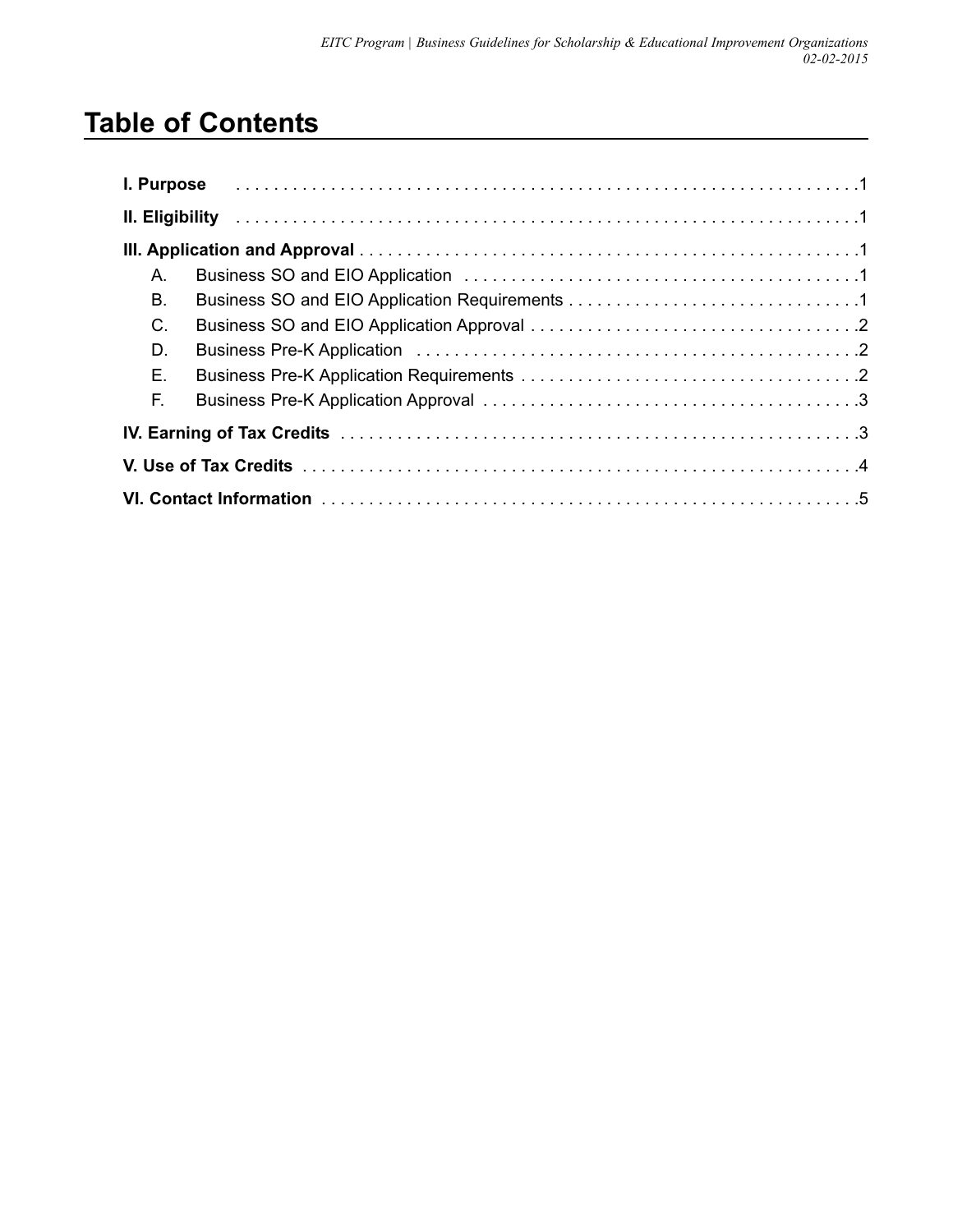# **Educational Improvement Tax Credit**

# **Award of Tax Credits to Business Firms**

# **I. Purpose**

Under Article XVII - F of the Tax Reform Code of 1971, 72 P.S. Section 8701-F, et seq., the Educational Improvement Tax Credit (EITC) is to be administered by the Department of Community and Economic Development (the Department). Tax credits may be awarded to operating businesses that make contributions to Scholarship Organizations and/or Educational Improvement Organizations and/or Pre-K Scholarship Organizations contained on a list published by the Department.

# **II. Eligibility**

Entities eligible to apply for EITC are operating businesses authorized to do business in the Commonwealth of Pennsylvania that are subject to the following taxes: Corporate Net Income Tax, Capital Stock Franchise Tax, Bank and Trust Company Shares Tax, Title Insurance Companies Shares Tax, Insurance Premiums Tax, or Mutual Thrift Institutions Tax or a tax under Article XVI of the Act of May 17, 1921, known as the Insurance Company Law of 1921. Such businesses include pass-through entities. To receive tax credits, businesses must be approved to make contributions to Scholarship Organizations (SO) and/or Educational Improvement Organizations (EIO) and/or Pre-K Scholarship Organizations (PKSO) that are on the list of such organizations published by the Department.

For purposes of the EITC, a "contribution" from a business is a donation of cash, personal property or services the value of which is the net cost of the donation to the donor or the pro rata hourly wage, including benefits, of the individual performing the services. No tax credits shall be approved for activities that are part of the applicant business's normal course of business.

The current list of Scholarship Organizations, Educational Improvement Organizations and Pre-K Scholarship Organizations can be found on the Department's web site at www.newPA.com/EITC.

# **III. Application and Approval**

#### **A. Business SO and EIO Application**

All applications for the Educational Improvement Tax Credit Program must now be completed and submitted online using DCED's Single Application for Assistance which can be accessed at newPA.com or www.esa.dced.state.pa.us. Paper applications will no longer be accepted. To ensure timely consideration of applications, applicants should carefully follow instructions outlined in the online Single Application, and provide all requested information at the time of application. A hard copy signature page must be printed from the online application, signed and submitted to the Department within 15 days of application submission in order to be considered for tax credits.

A business may submit multiple applications, per the type of organization to which the business would like to make its contribution. The combined total may not exceed \$750,000 in tax credits.

#### **B. Business SO and EIO Application Requirements**

Applicants will be required to complete all required fields within the online Single Application. For applicants who are applying from out-of-state please select "Statewide Project" under the required county dropdown menu on the addenda tab of the application. Upon successful submission of the online application the hard copy signature page must be printed, signed and submitted to the Department within 15 days of application submission in order to be considered for tax credits.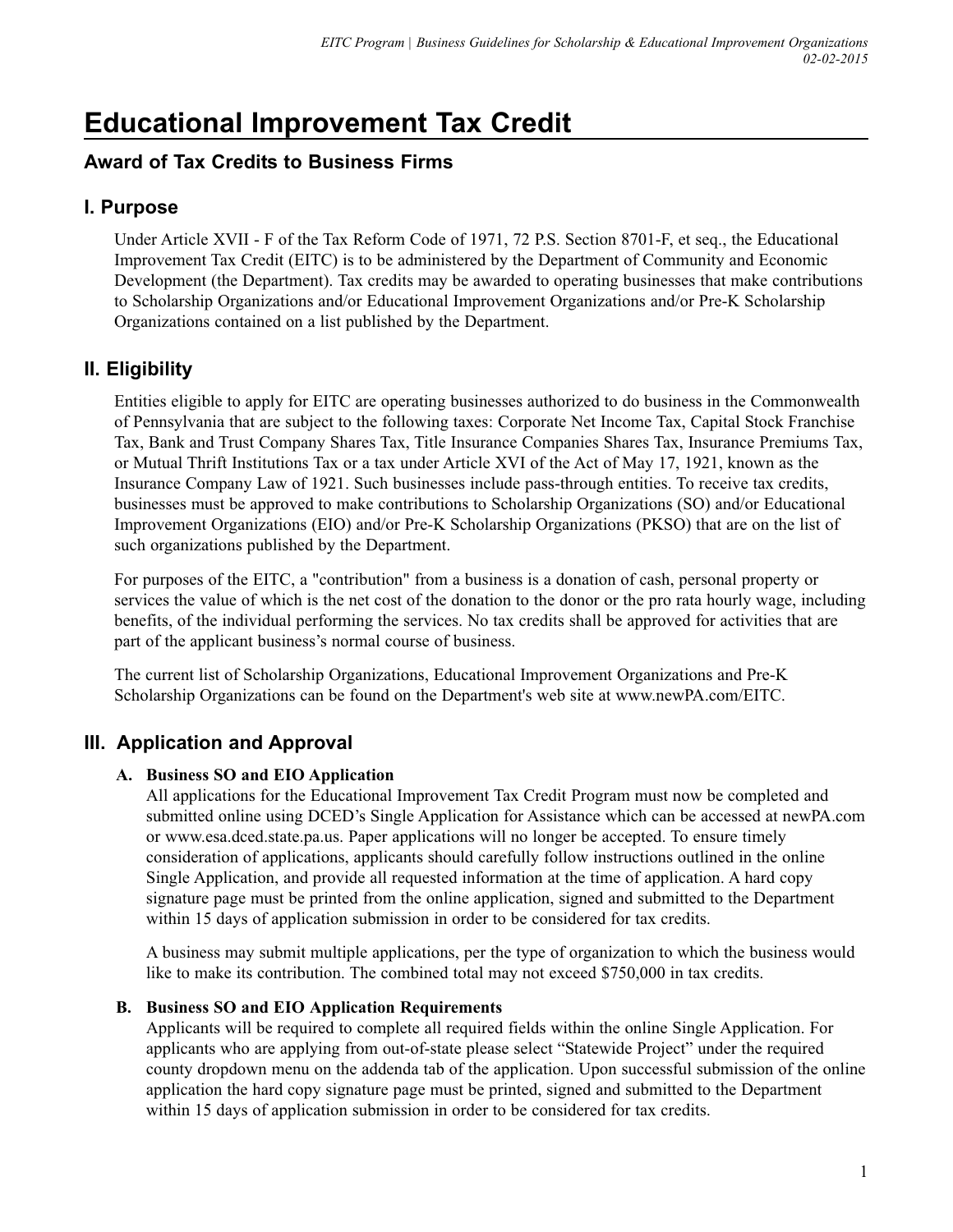#### **C. Business SO and EIO Application Approval**

An eligible business that submits an application to the Department and that agrees to make a contribution to an organization whose name is set forth on the current list of Scholarship Organizations or Educational Improvement Organizations maintained by the Department shall be awarded Educational Improvement Tax Credits to the extent that such tax credits remain available for the fiscal year in which application is made.

A business will be approved for a tax credit equal to  $75\%$  of its contribution(s) to listed organization(s), up to a maximum of \$750,000 per taxable year. The tax credit may be increased to 90% of the contribution(s) made, up to a maximum of \$750,000 per taxable year, if the business agrees at the time of application to provide the same amount of contribution for two consecutive tax years. To ensure the receipt and retention of the 90% tax credit, the business must make the same amount of contribution in each of the two consecutive tax years.

Applications for tax credits for program fiscal year 2014-15 (July 1, 2014 through June 30, 2015) will be accepted beginning July 1, 2014. Tax credit applications will be processed on a first-come-firstserved basis by submission date. All applications received on a specific day will be processed on a random basis prior to acceptance of the next day's applications. Applications will be approved until the amount of available tax credits is exhausted.

A business that has been approved for tax credits (at 90%) based upon a consecutive two-year commitment, must submit another application to the Department no later than June 30 of the first program fiscal year to ensure the availability and application of tax credits for the second consecutive year. Applications for the second year of a two-year commitment will be accepted beginning May 15, and, if received by the Department on or before June 30, will be processed prior to any other applications for tax credits received by the Department. Applications for the second year of a two-year commitment that are not received on or before June 30 will be processed on a first-come-first-served basis by submission date, along with all other business applications received by the Department, with no assurance that tax credits will remain available at the time of processing.

A business that has fulfilled a two-year commitment in the most recently completed fiscal year may renew their application beginning May 15 for another two-year commitment. Applications submitted after June 30 to renew a two-year commitment which was fulfilled in the most recently completed fiscal year, will be processed on a first-come-first-served basis by day submitted. There is no assurance that tax credits will remain available for applications submitted as part of a two-year commitment renewal.

#### **D. Business Pre-K Tax Credit Application**

All applications for the Pre-Kindergarten component of the Educational Improvement Tax Credit Program must now be completed and submitted online using DCED's Single Application for Assistance which can be accessed at newPA.com or www.esa.dced.state.pa.us. Paper applications will no longer be accepted. To ensure timely consideration of applications, applicants should carefully follow instructions outlined in the online Single Application, and provide all requested information at the time of application. A hard copy signature page must be printed from the online application, signed and submitted to the Department within 15 days of application submission in order to be considered for tax credits.

#### **E. Business Pre-K Application Requirements**

Applicants will be required to complete all required fields within the online Single Application. For applicants who are applying from out-of-state please select "Statewide Project" under the required county dropdown menu on the addenda tab of the application. Upon successful submission of the online application the hard copy signature page must be printed, signed and submitted to the Department within 15 days of application submission in order to be considered for tax credits.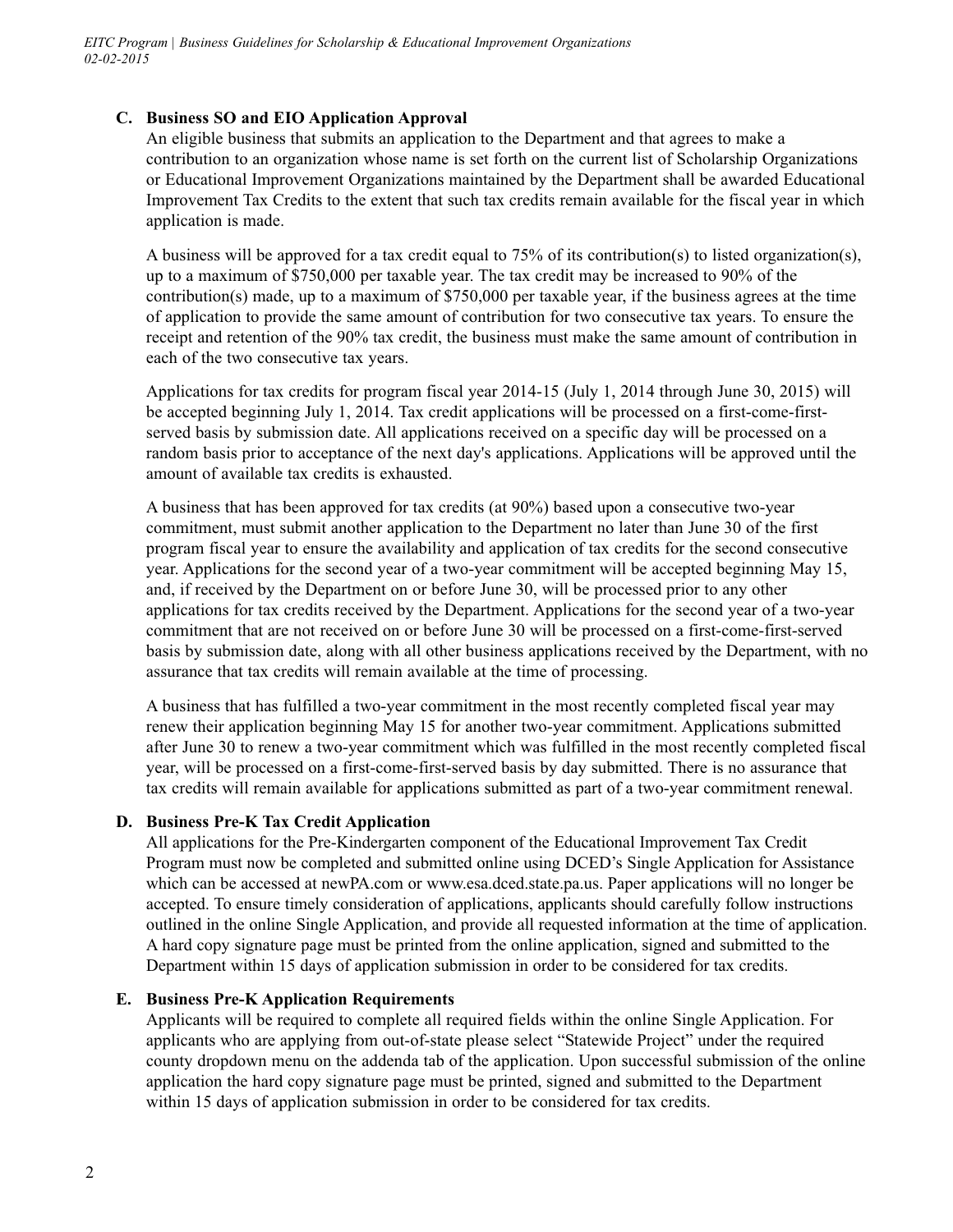#### **F. Business Pre-K Application Approval**

An eligible business that submits an application to the Department and that agrees to make a contribution to an organization whose name is set forth on the current list of Pre-K Scholarship Organizations maintained by the Department shall be awarded Pre-K Tax Credits to the extent that such tax credits remain available for the fiscal year in which the application is made.

A business may receive a tax credit equal to 100% of the first \$10,000 contributed to a Pre-K Scholarship Organization(s) during the taxable year, and may receive a tax credit equal to 90% of any additional amount contributed during the taxable year, up to a maximum of \$200,000 of tax credits per taxable year.

Applications for tax credits for program fiscal year 2014-15 (July 1, 2014 through June 30, 2015) will be accepted beginning July 1, 2014. Tax credit applications will be processed on a first-come-firstserved basis by day submitted. All applications received on a specific day will be processed on a random basis before moving on to the next day's applications. Applications will be processed until the amount of available tax credits is exhausted.

# **IV. Earning of Tax Credits**

Upon receipt of written notification from the Department that the business has been approved for tax credits, the business must make its contribution(s) to an approved Scholarship Organization(s) and/or Educational Improvement Organization(s) and/or Pre-K Scholarship Organization(s) within 60 days of the date of the letter, and must provide proof of the contribution in the form of a written acknowledgment from the organization, to the Department within 90 days of the date of the approval letter. A business will only receive tax credits for donating to the type of organization and amount that is specified in the application and approval letter. For services donated to an organization that will not be performed until after the 60-day period, the business must submit a copy of a letter sent by the business to the recipient organization, dated within 60 days of the date of the approval letter and signed and accepted by the recipient organization committing the business to donate the services described. The Department of Revenue will consider tax credits awarded under this program to be effective on the first day of the taxable year in which the contribution was made.

If the business does not make the contribution within 60 days of the date on the approval letter, or the Department does not receive proof of contribution within 90 days of the letter, the approval of tax credits will be rescinded.

No tax credits shall be approved for activities that are part of the applicant business' normal course of business.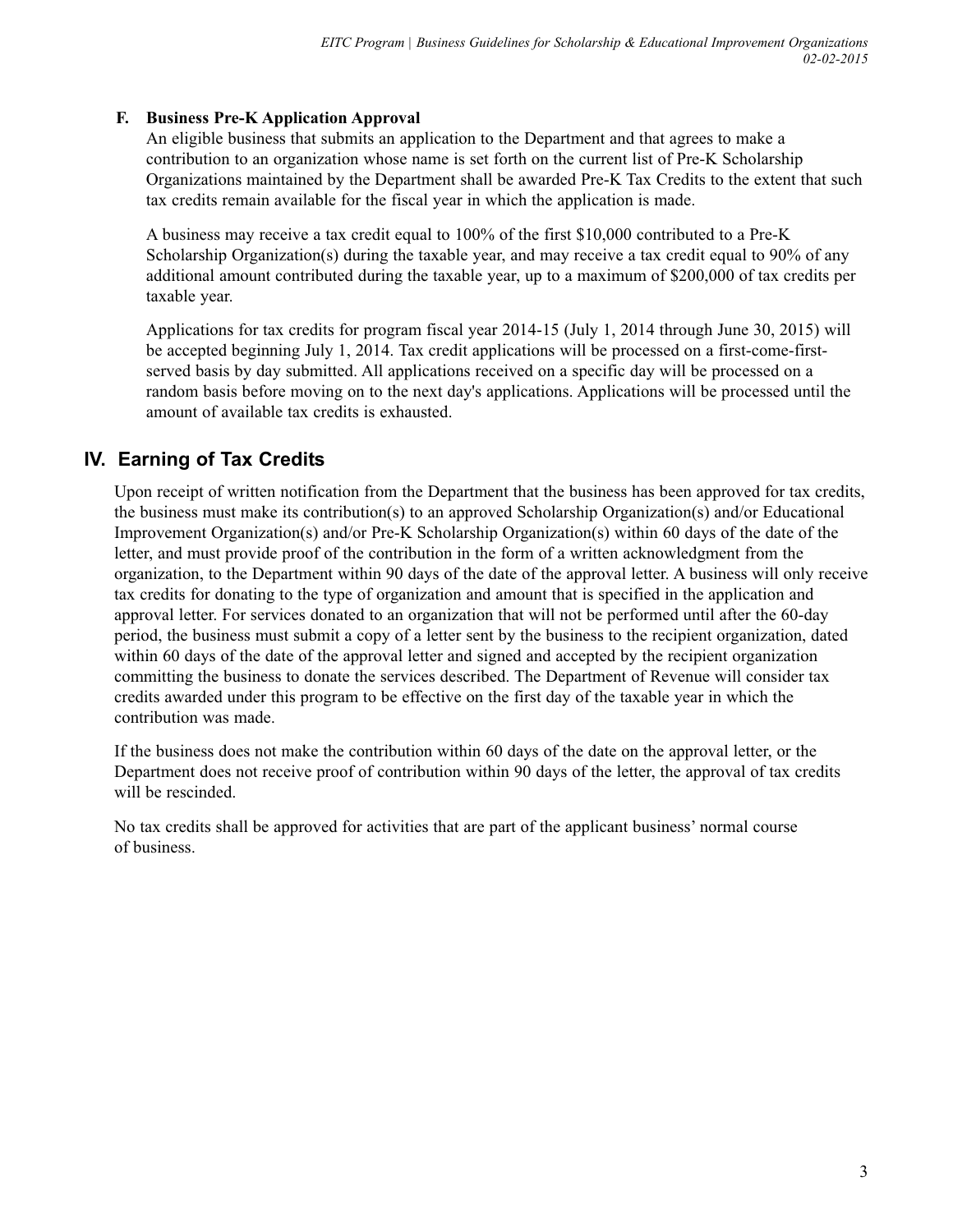## **V. Use of Tax Credits - As administered by the PA Department of Revenue**

**The EITC Irrevocable Election to Pass Through form (REV-1123) is available at www.revenue.state.pa.us**

**(Reference: Forms Publications, Forms for Business, Corporation Tax)**

**For questions regarding utilization of the Educational Improvement Tax Credit, contact the PA Department of Revenue at (717)772-3896. For questions regarding the REV-1123 call (717)705-6225.** 

Qualified businesses, including pass-through entities, may apply the credit against the following Pennsylvania state taxes:

- Capital Stock/Foreign Franchise Tax
- Corporate Net Income Tax
- Bank Shares Tax
- Title Insurance & Trust Company Shares Tax
- Insurance Premiums Tax (excluding surplus lines, unauthorized, domestic/foreign marine)
- Mutual Thrift Tax
- Tax under the Insurance Company Law of 1921
- Personal Income Tax

Upon receipt of proof of a contribution, the Department of Community and Economic Development will notify the Department of Revenue to apply the EITC against the appropriate taxes identified by the business firm in its application.

- The entity decides if the tax credit will be applied towards corporation tax and/or passed through to its partners, shareholders or members.
- The tax credit cannot be sold or assigned.
- Although any unused tax credits may not be carried forward, the entity may elect in writing prior to the due date of the entity's tax return to pass through all or a portion of the tax credit to its owners in the taxable year of the contribution or the taxable year immediately following the year of contributions in the following manner:
	- 1. Make an irrevocable election in writing to pass through the entire EITC to its owners in proportion to the share of the entity's distributive income to which the owners are entitled for use by the owners in the taxable year in which the contribution is made or in the taxable year immediately following the year in which the contribution is made.
	- 2. Apply all or a portion of the EITC to the entity's tax liability for use in the taxable year in which the contribution is made and make an irrevocable election in writing to pass through the remaining EITC to its owners in proportion to the share of the entity's distributive income to which the owners are entitled for use by the owners in the taxable year in which the contribution is made.
	- 3. Apply all or a portion of the EITC to the entity's tax liability for use in the taxable year in which the contribution is made and make an irrevocable election in writing to pass through the remaining EITC through to its owners in proportion to the share of the entity's distributive income to which the owners are entitled for use by the owners in the taxable year immediately following the year in which the contribution was made.